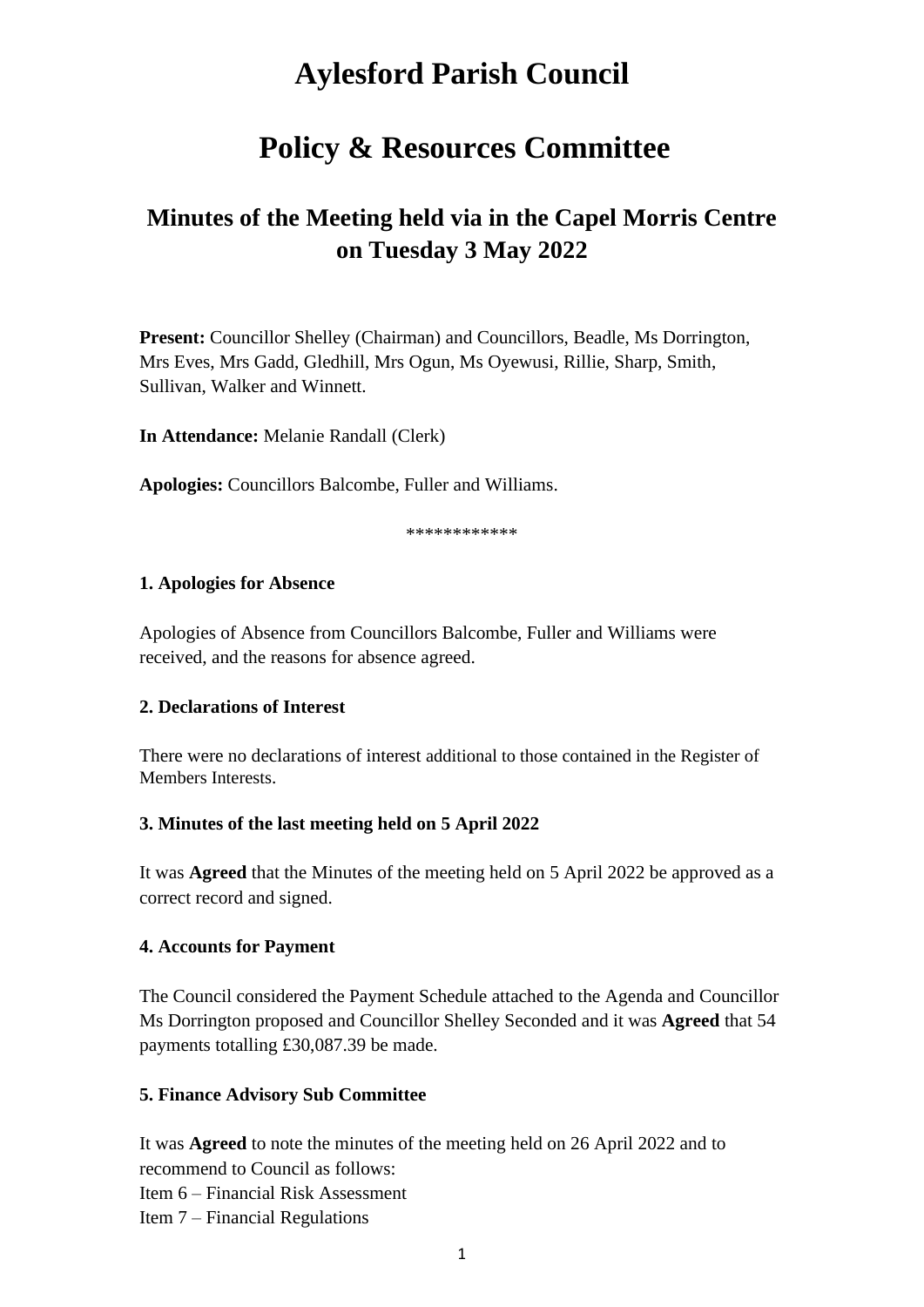#### **6. Law and Order**

**6.1** CCTV in the High Street, Aylesford The Clerk reported that she was still waiting for the contractor to carry out various tests at the site to ensure the signal reaches the parish Office.

**Ongoing**

# **6.2 Police Report** The report for March and April was tabled and the Clerk reported that this is not the usual style the Council is used to as it was prepared by an office-based member of staff at Kent Police. The PCSO's are not happy with it, so will revert back to doing it themselves for the May report. **Noted 7. KALC** No update **Noted 8. TMBC/Parish Partnership Panel Meeting** The next meeting of this group will include Policing and Regulations. **Noted 9. Council Vacancies** It was Noted that there are currently no Vacancies. **Noted 10. Public Convenience Review**  There was no further update. **Ongoing 11. Adoption of Aylesford Station**

The Chairman reported that this is progressing very slowly. **Ongoing**

#### **12. Aylesford Flood Plan**

A Councillor reported that he had recently met with the Environment Agency and TMBC regarding issues with the pump in Aylesford that doesn't seem to be working as it should be. It seems various repairs are needed over the next few years; the culvert is not big enough and the trash screens are too small and need changing. **Ongoing**

#### **13. Section 106 Wish List**

The Clerk informed members that she had reclaimed £2,614 of the S106 monies from TMBC for the 80 Rochester Road development, which in the S106 agreement was to be used for the Forstal Road Play Area. The Council had recently carried out repairs to the safety surfacing, which fits the criteria for the release of the funds. The money was received by the Parish Council on 29 April 2022.